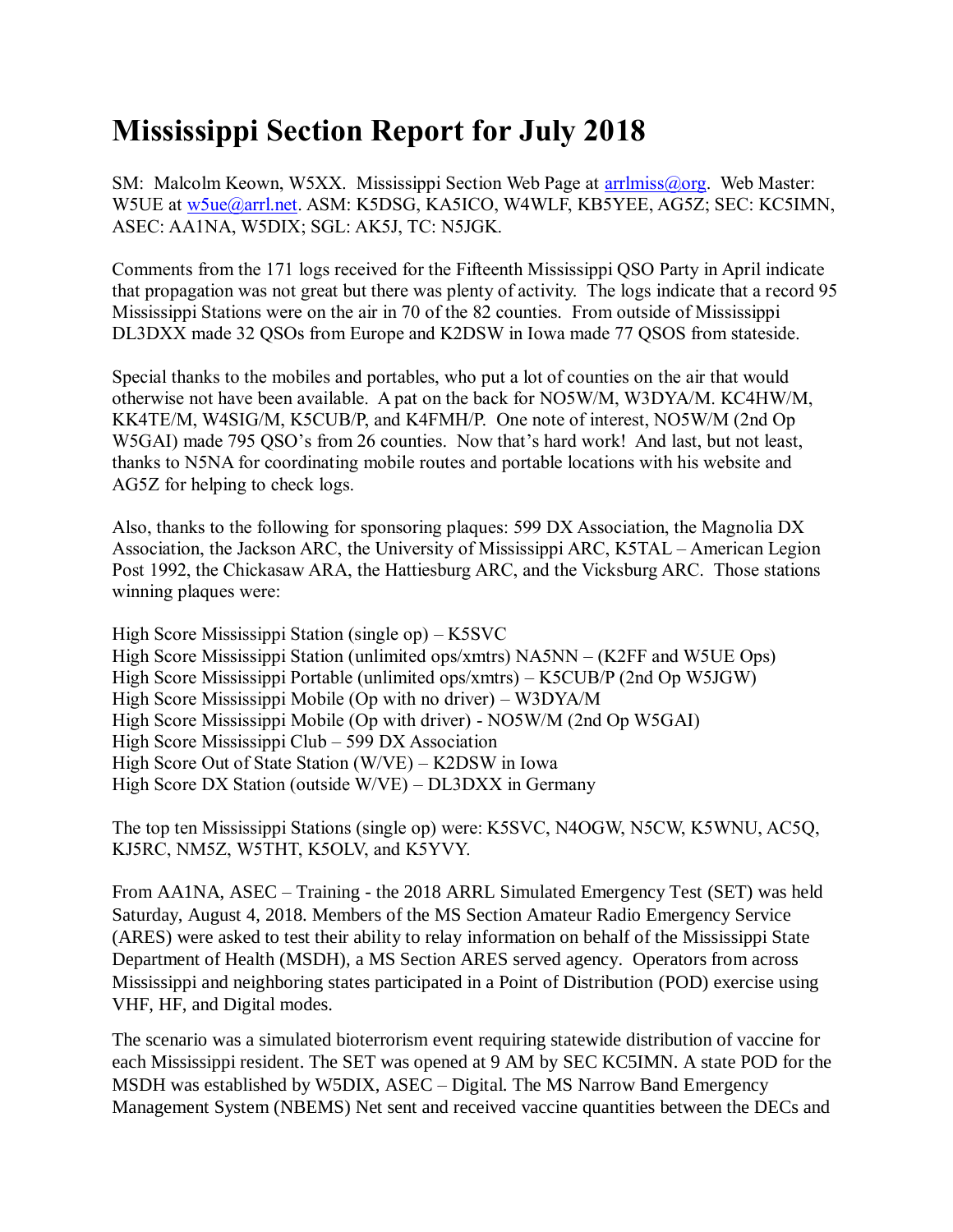each county point of distribution. Tactical nets in each county that participated were held as well as tactical nets between each ARES group and their DEC. The Mississippi Section Net and the Magnolia Section Phone Net combined into a SET Net to test HF capability and relay vaccine distribution for those counties that were not digitally capable. The NCS on the SET Net did an outstanding job all day! KG5FRX, and others served as liaison between the digital and HF nets.

N5DU, State RACES Officer and DEC for West Central Mississippi, activated KM5EMA at the MEMA, testing capability for MEMA to connect with county EOCs. After the SET each county's ARES Team was asked to relay a pre-positioned radiogram message from their county Emergency Management Office via HF on the National Traffic System to AA1NA.

This scenario reflected a very likely request to relay traffic/data when usual methods of communication were not available or were overwhelmed. MS Section EMCOMM strengths and weaknesses are being identified from the ARES group level all the way up to the Section level. Feedback is welcomed and encouraged from all who participated. Please send your comments through your EC to your DEC and from there they will be compiled and presented so that we are able to serve better. ECs are asked to turn in their Score Sheets as directed in the 2018 SET Guide. Thanks to all who participated!

Forest County EC KF7DLW advises that July was a very busy month as ARES Members were working hard preparing for the Annual SET. Many members worked on getting FLDIGI going and having practiced almost every night for a few hours doing some training to become proficient. They ran into some problems, but working together, they were able to overcome all the setbacks. EC Justin wants to personally want to thank everyone from Forrest County and all other counties that have been working together to form a great team.

In adjacent Lamar County EC AG5GN reports that ARES was also preparing for the SET including the normal VHF nets and digital nets to get acquainted with Olivia.

Marian County EC AF5NG notes that ARES members spent over 250 hours learning FLDIGI and Winmor, building NVIS antennas, and testing radios and antennas in order to be ready for SET.

From George County EC KD4VVZ advises that the ARES Team has been involved in license testing and DMR and Fusion repeater upgrades.

When you are reading through your August QST check out page 44 for a review by Olive Branch's KW5GP on a 40M SSB transceiver for less than 100 bucks including shipping from India. We don't get too many Mississippi authors in QST.

DeSoto County EC KF5WVJ notes that KF5KVL gave a presentation about amateur radio and how to obtain an amateur license to a group at the hospital in Sardis. Keep spreading the word on Ham Radio!

Lauderdale County EC KB5SZJ reports that they are working on the W5FQ repeater trying to get it back on the air after it took a lightning strike which took out the final and the digi as well.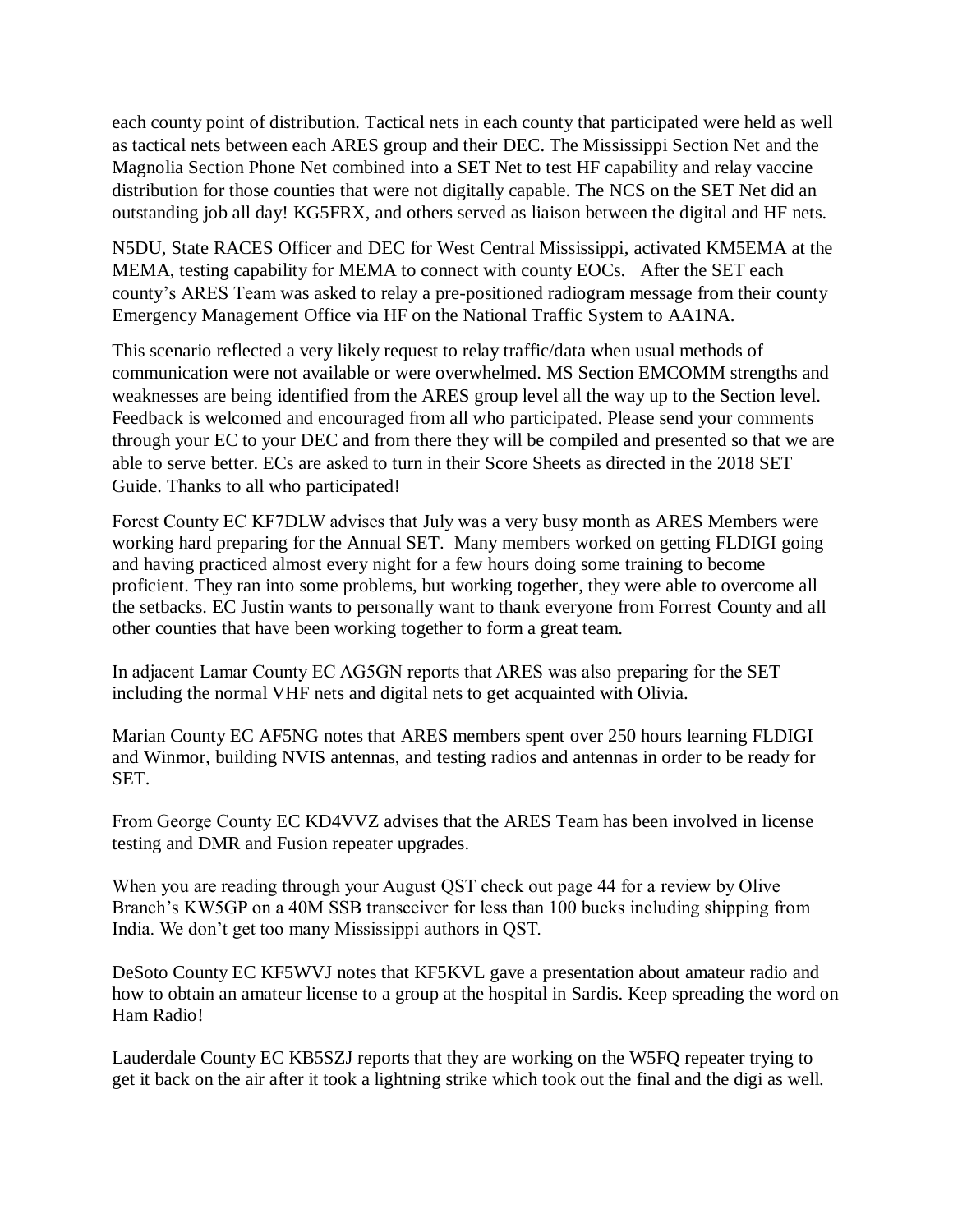On your long-range calendar pencil in the 2018 ARRL Day in the Park, October 6 in Olive Branch (co-sponsored by the Olive Branch ARC and the Chickasaw ARA; POC KW5GP), Papa Jack's Trade Day, October 13 in Tupelo (POC WA5TEF), the Jackson County ARC Hamfest, November 9-10 in Ocean Springs (POC K5MOZ), and last but not least the Capital City Hamfest, January 25-26, 2019 in Jackson (POC K5GCY).

Welcome to the following new Hams in Mississippi in July: AG5QN, William – Meadville; KI5ARA, Allen – Ocean Springs; KI5AVD, Michael – Saucier; KI5AVN, Brandon – Brandon; KI5AXR, Alena – Pearl; KI5AYH, Cynthia – Saucier; KI5AYP, Kevin – Houston; KI5BAL, Ally – Olive Branch; KI5BAM, Paul – Starkville; KI5BBS, Donald – Seminary; KI5BBU, Harry – Picayune; and KI5BCH, Kay – Bellefontaine.

And, also welcome to the following new ARRL Members in July: KI5AVD, Michael – Saucier; KI5AYP, Kevin – Houston; KD5DDY, Toxie – Starkville; KB5HC, Horace – Saucier; KG5IRU, Charles – Senatobia; WB5TZN, Richard – Aberdeen; KE5UXE, Gilda – Corinth; KF5YTL, David – Carriere; and KG5ZSE, Daniel – Waveland.

As of July 31, ARRL Membership in Mississippi was exactly 1,000 down 6 from the last report on June 30. It looks like dropping below 1,000 may be inevitable. Your help is needed to recruit or renew members!

Welcome to W4WLF as Emergency Coordinator for Harrison County.

Congratulations to the following on their upgrades in July: KI5ACD, William – Purvis; KG5CJA, Kenneth – Hattiesburg; KG5HEM, Mark – Amory; N5OTX, Herbert – Hattiesburg; KE5RJQ, Marvin – Hattiesburg; KG5TDF, James – Booneville; KG5UGR, Jonathan – Vancleave; KG5YEI, Earnest – Jackson; KB5ZKY, Mary – Pickens; and KB5ZKZ, Emit – Pickens.

SEC/DEC Reports for July 2018: KC5IMN (SEC), KC5IIW (EC MS), KD4VVZ (Gulf Coast), N5ZNT (SW MS), and KB0ZTX (NW MS).

EC Reports for July 2018: KG5AVT, KE5BSB, WB5CON, KF7DLW, AE5FK, AG5GN, KA5ICO, KC5IIW, KF5IMA, N5KDA, AD7KJ, NS5M, WX5N, KD5NDU, AF5NG, AA5SG, AE5SK, KB5SZJ, WA5TEF, KD4VVZ, KF5WVJ, KB5ZEA, N5ZNT, and KB0ZTX.

OES Report: WB5AKR

Club Newsletter/Reports (Editor): the Meridian ARC Spark Gap (W5MAV).

Regret to report the passing of AG5CC of Biloxi. Charlie was retired from the Air Force and was Treasurer of the Mississippi Coast ARA. Further regret to report the passing of WB5PSN of Greenville. He was a retired Navy veteran and following his service worked at several companies in California and Greenville.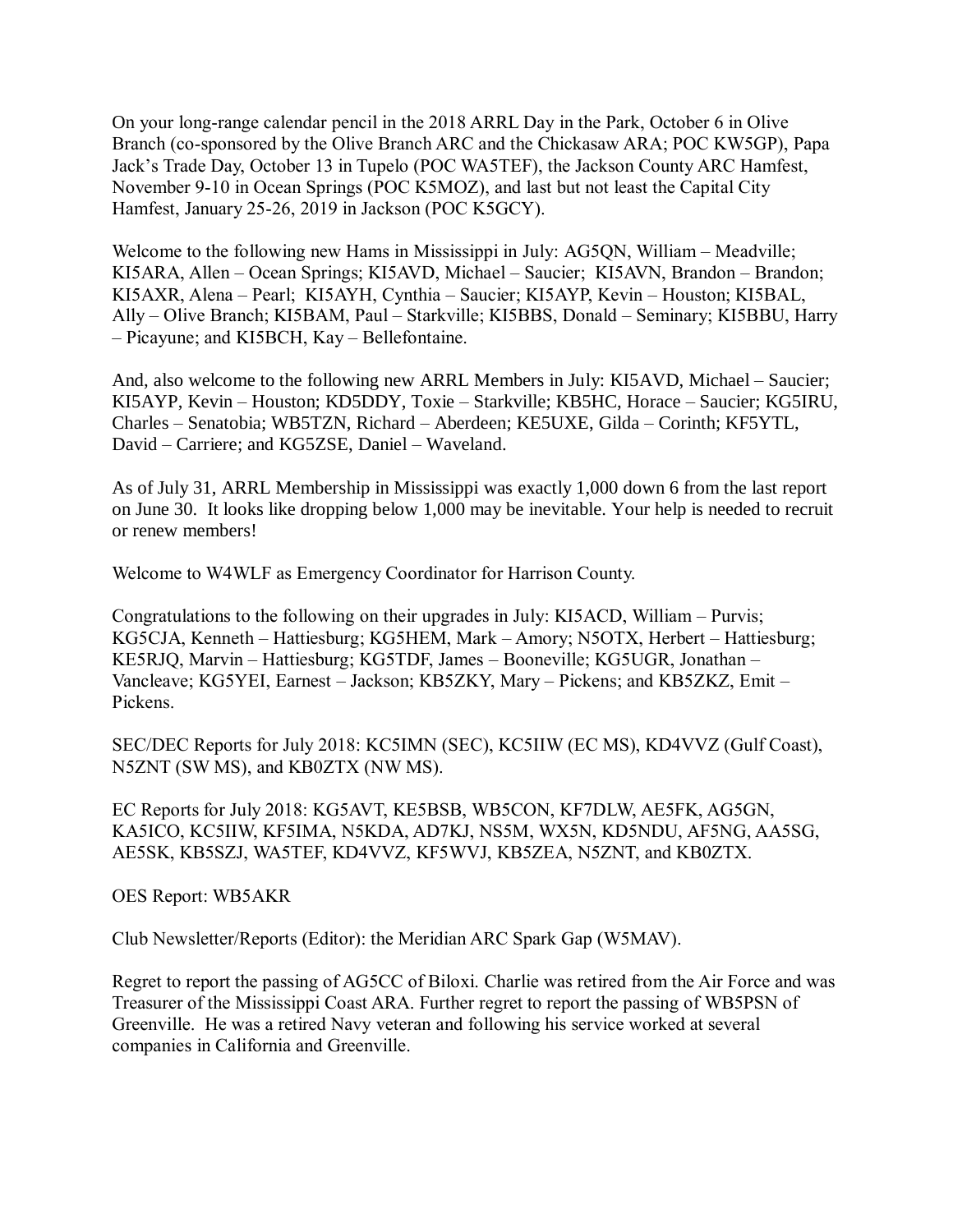HF Net Reports - sessions/QNI/QTC (Net Manager)

Hattiesburg ARC 10M Net 5/35/0 (KD5XG)

K5TAL American Legion 80M Net 4/31/0 (KA5DON)

K5TAL American Legion 40M Net 4/1/0 (KA5DON)

Magnolia Section Net 31/1160/5 (KA5ICO)

MS Baptist Hams Net 5/20/0 (WF5F)

MSPN 31/2094/3 (W5JGW)

VHF Net Reports - sessions/QNI/QTC (Net Manager)

Adams County ARES 5/64/0 (N5KDA)

Alcorn County ARES Net 5/85/0 (WB5CON)

Attala County ARES Net 1/4/0 (KB5ZEA)

Booneville and Prentiss County Weekly Net 5/58/0 (WX5N)

Capital Area Emergency Net 5/60/0 (K5XU)

DeSoto County Emergency Training and Information Net 5/105/0 (KF5WVJ)

Forrest/Perry Counties ARES 2/24/4 (KF7DLW)

George County ARES 4/82/0 (KD4VVZ)

Hattiesburg ARC 2M Net 5/79/0 (KD5XG)

Hattiesburg 2M Simplex Net 1/10/0 (KD5XG)

Itawamba County ARES Net 4/32/0 (KE5BSB)

K5TAL – American Legion 2M Net 4/11/0 (KA5DON)

Lamar County ARES Net 3/49/2 (AG5GN)

Lowndes County ARC Net 5/47/0 (KF5AZ)

Madison County ARES 4/29/0 (W5DIX)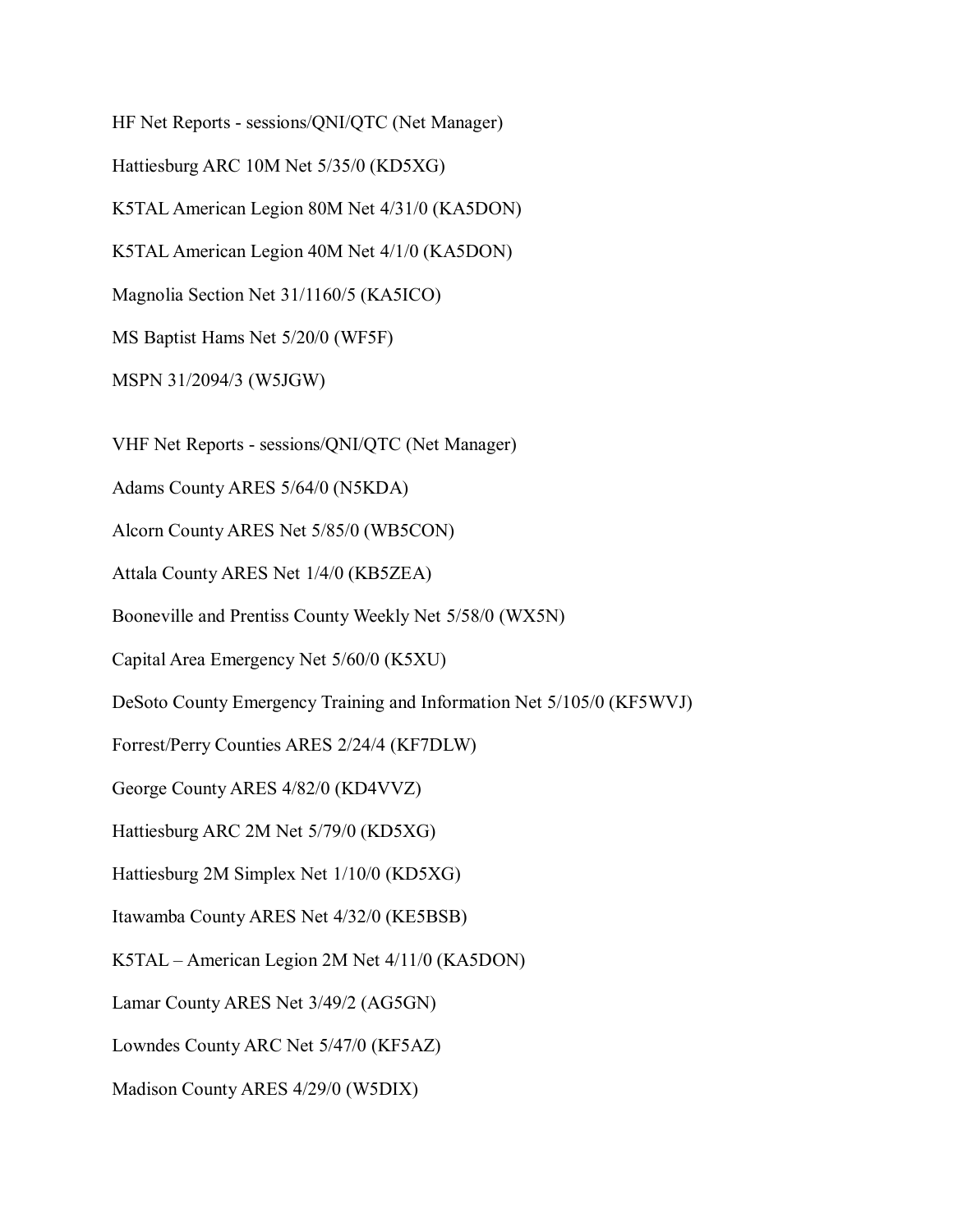Marion County ARES Net 5/42/0 (AF5NG)

Marshall County ARES – meets with Desoto County – (KB0ZTX)

MDXA Net 5/32/0 (N5GD)

Meridian Area Emergency Net 5/52/0 (KB5SZJ and KF5ETN)

Metro Jackson ARES Net 4/29/0 (AE5SK)

Mississippi Coast ARA 5/93/0 (N5AHM)

MSU ARC 5/74/0 (N5OMK)

Northeast Mississippi Skywarn Net 5/74/0 (WA5TEF)

Olive Branch ARC 17/72/0 (K5OLV)

Rankin County ARES Net 4/59/0 (KG5AVT)

Scott County ARES Training Net 5/38/0 (KC5IIW)

Scott County ARES Simplex Net 4/11/0 (KC5IIW)

South Central MS ARES Net 5/121/0 (AA5SG)

Southwest MS ARES Team 4/15/0 (N5ZNT)

Sundancer Solar ARES Net 5/44/0 (KA5ICO)

University of Mississippi ARC Net 4/32/0 (KF5IMA)

Vicksburg ARC MLEN Net 6/132/0 (KD5DHR) One Skywarn Activation

Vicksburg ARC UHF Net 1/13/0 (KD5DHR)

Walthall County ARES 2/26/0 (AE5FK)

Washington County ARES 1/6/0 (NS5M)

Yalobusha County Skywarn Net 5/5/0 (KD5NDU)

Digital Net Reports